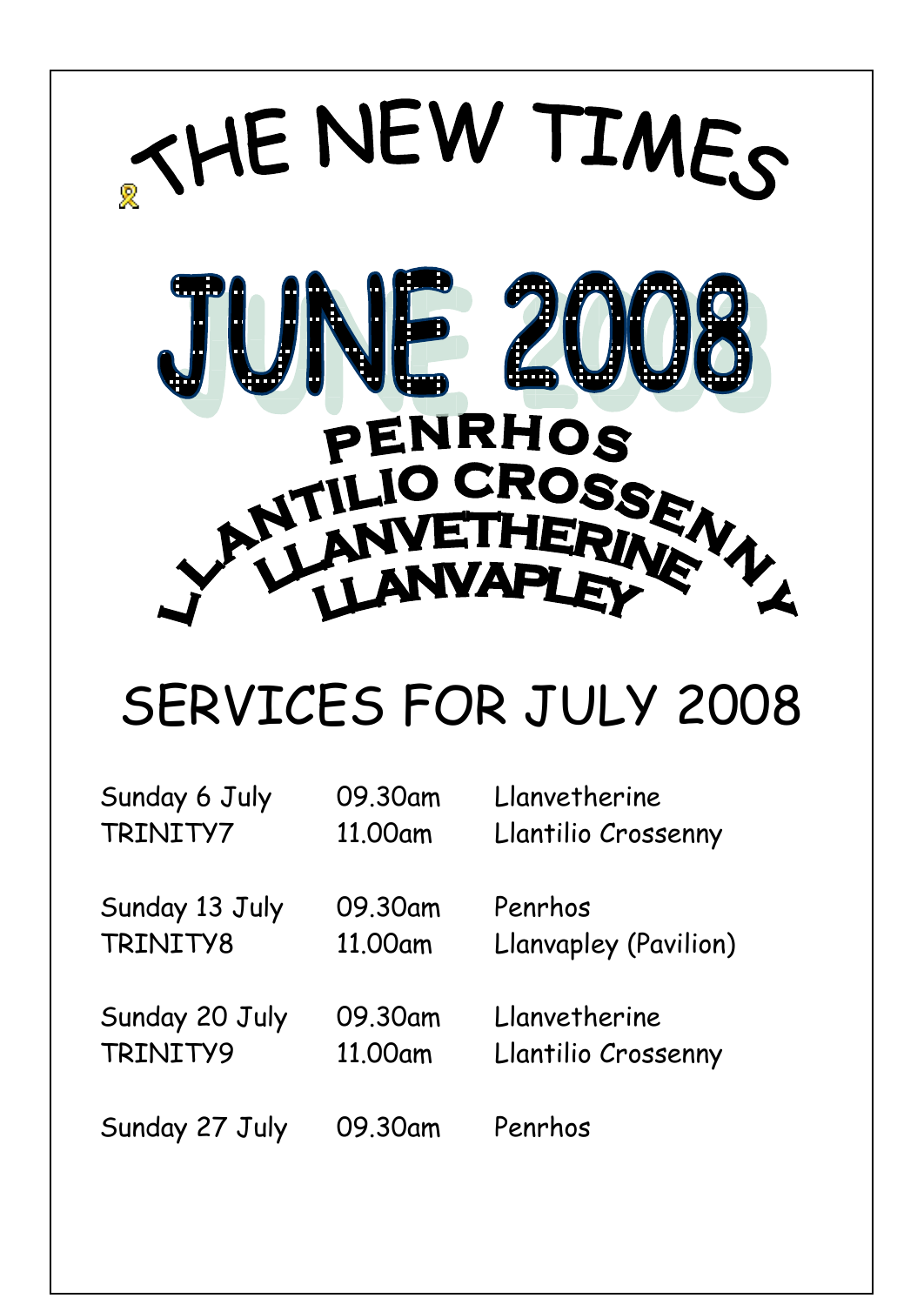### **From the Vicarage**

I wonder if you have been to the Black Country Museum in the West Midlands? We stopped by there for a day recently and were enthralled by this living museum. It is a collection of houses, shops, school, trams, a coalmine, a fairground, cobbled streets and a Temperance Chapel. It is though time stopped somewhere around 1920 when tin baths on a Friday night, and children playing hoop-la in the street were a common experience. As a museum it is fascinating: the visiting children cannot quite believe people lived like that and the older people actually remember it just like that.



We all love nostalgia. I met at a recent wedding in Llantilio Crossenny a character from the TV series *Heartbeat.* He recognised the drama appeals to a certain generation and the temptation to see that period of history as the 'good old days'. Except of course that for many they weren't. If only we could take the best of those times and mix them with the best of our own times – that may be a perfect world, or as near as we can get to one.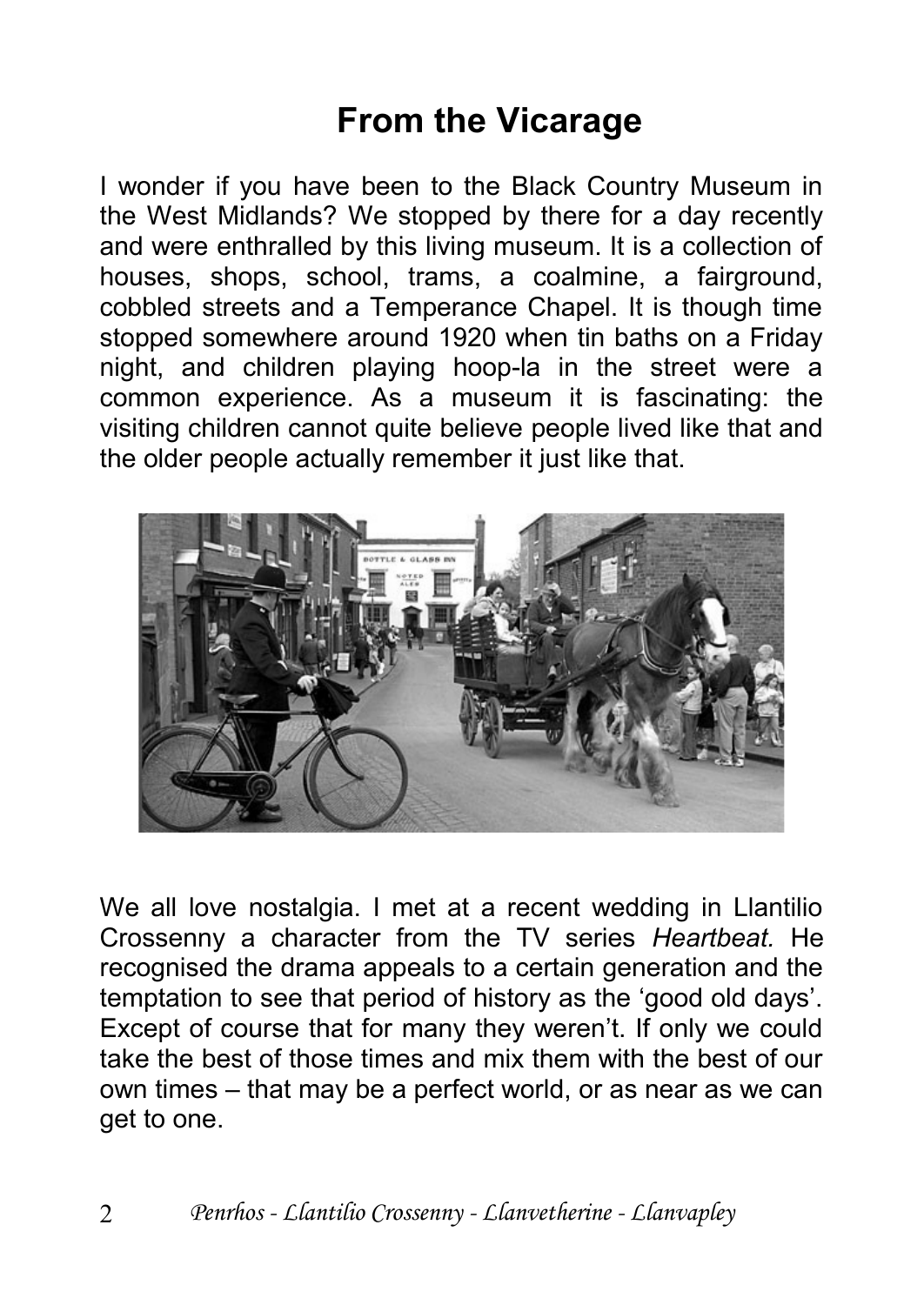The reality of our present lives is not always pleasant and often painful. Somebody sent me a note recently saying that the best way to tackle the storms is to run through the rain holding God's hands. I have included the full story in the TNT elsewhere.

We can't change much in our lives, either by looking to the past or pretending things are different. Jesus faced Gethsemane head on and emerged through a black Friday into Easter and resurrection. So we are promised that God will go with us as he did in our past history and on into our future.

Your friend and Vicar

David

#### SITUATION VACANT

Help required for most of August, definitely 1st three weeks...driver necessary and willing to stay overnight...for family with teenagers in Llanvetherine.... male or female, I don't mind! Call Suzannah on 01873 821 225

Student needed four hours per week for gardening in Llanvetherine.... please call Suzannah 01873 821225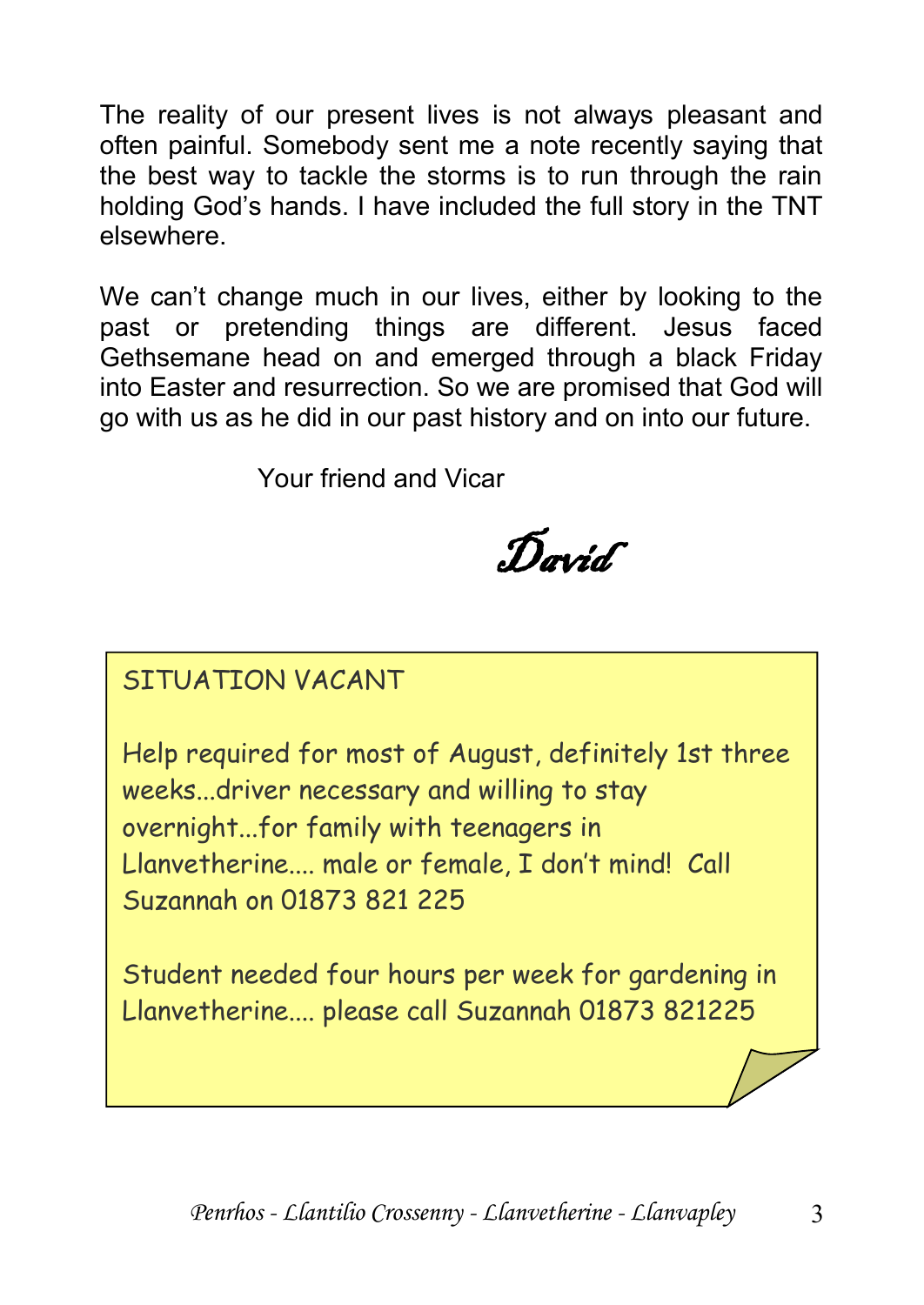#### **Llanvetherine Church News**

Llanvetherine village has been unusually quiet of late, but May and June saw many of us celebrating in one way or another.

First of all it was good to see Lena Jones of Mount Pleasant, home from hospital and relaxing in her garden once again.

Dilwyn Tranter of Gelli Llwyd celebrated a BIG birthday. I'm sure many of us would like to see 21 again!!!

A very pleasant evening was had when the Gwent Singers visited our church and entertained a full audience and afterwards we all went back to Trerhew for refreshments. For once the weather was kind and we were able to sit outside. It was also lovely to see Sian and Sue (nee Beavan) back in the homestead and helping out just like the old days. Many thanks to Trevor and Anne Beavan for organising this event. A good time was definitely had by all.

Weddings are always a wonderful way to celebrate and our congratulations and very best wishes go to Katie Bailey of Meadow Lea and her new husband Martin George.

Exams and all the stress that go with them are now over and we wish everyone all the very best of luck and look forward to reporting all their results in the not too distant future.

Megan Crabtree has a new pony and although it's early days in the partnership, I know they are going to have lots and lots of fun together. Hey, who knows Llanvetherine today, Horse of the Year Show tomorrow!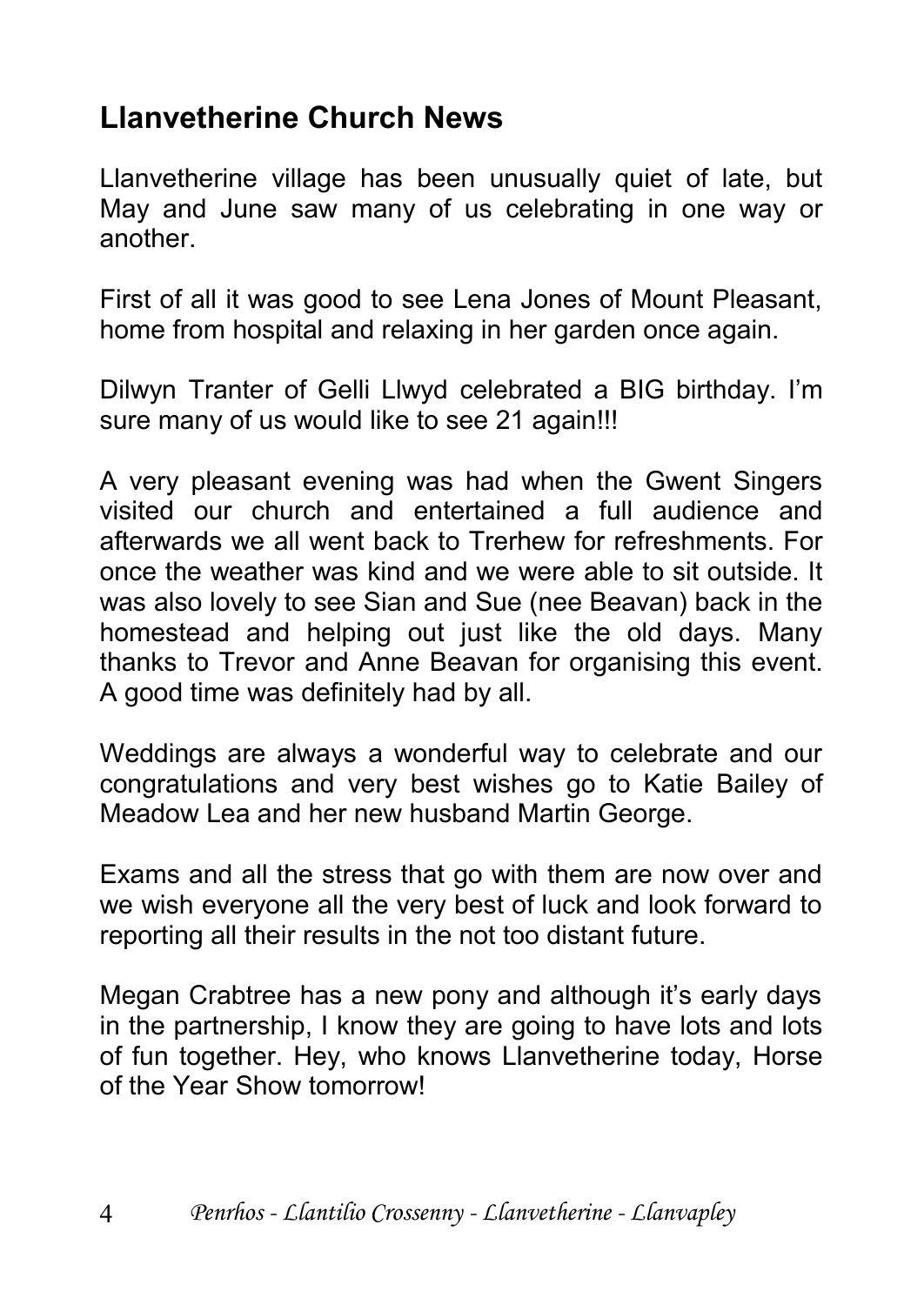Weather-wise June can hardly be described as 'Flaming June' but optimistically it still is early June. So fingers crossed for the last half to be better than the first. On that note all that is left, is from all of us over here in Llanvetherine is to wish our fellow parishes a very Happy Summer.

#### **James Powell's Educational Foundation**

The Governors of the above named Foundation invite applications from parents residing in the parish of Llantilio Crossenny United for assistance towards the maintenance of children in further education, i.e. University, College, 6<sup>th</sup> Forms and Apprenticeships.

Applications for assistance under the scheme should be made to the Clerk

> Mr DT Hayhurst, Rose Cottage Chapel, Llanvetherine, Abergavenny. NP7 8PY

The closing date for applications will be Wednesday  $15<sup>th</sup>$  August 2007.

Please note that no applications will be accepted after the closing date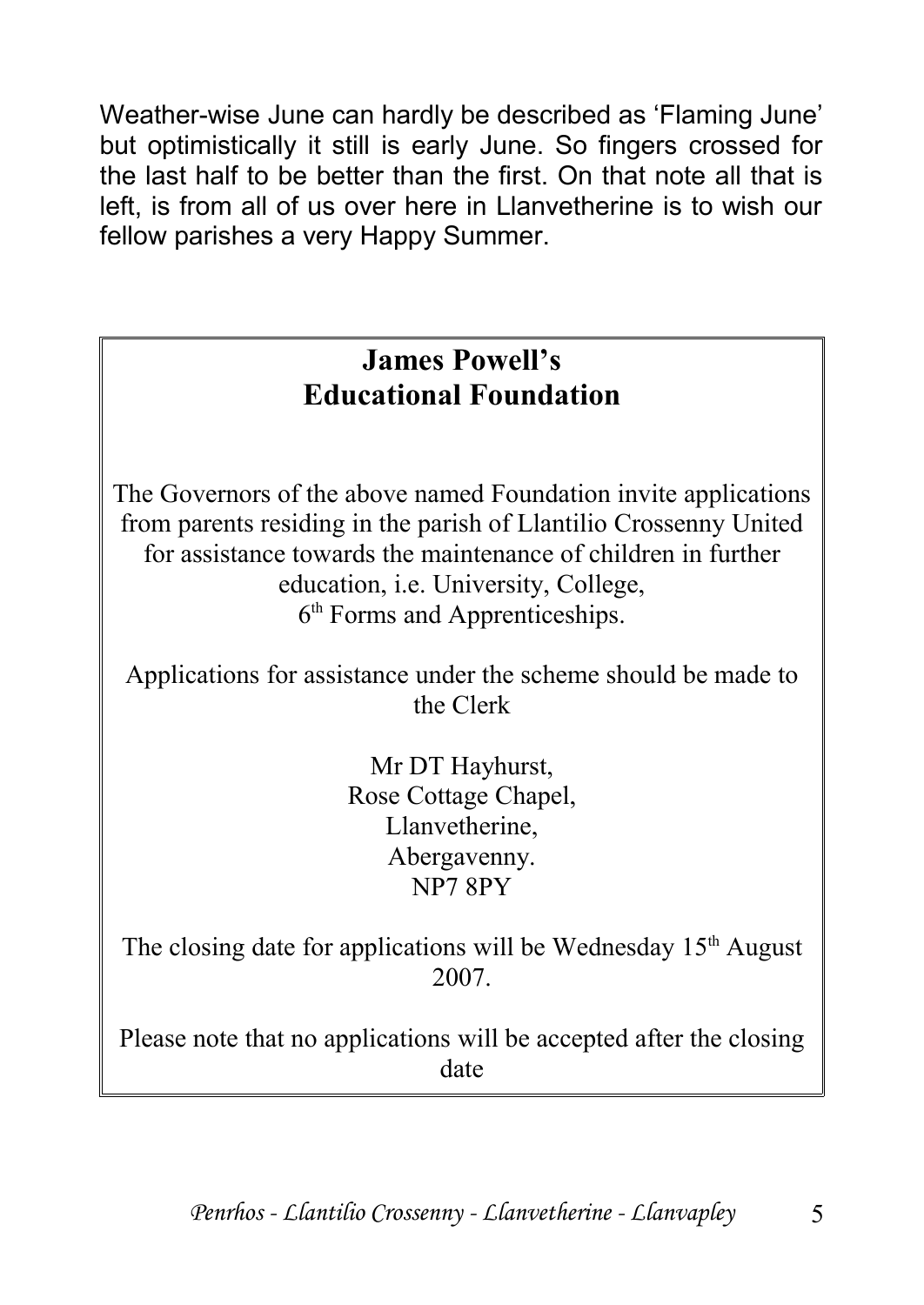# Llanvapley Sports and Social Association

Summer Social

and Barbeque

Friday 4th July

at 7.00 pm

**Sports Pavillion** 

Bring along your own food and drink

#### **Llantilio Plant Sale**

Thanks to everyone who braved the wind and rain to raise the magnificent sum of £568 at the plant sale. Special thanks to those who donated all the plants and to Eddie and Elsie Phillips for providing the shed to shelter us from the worst of the elements.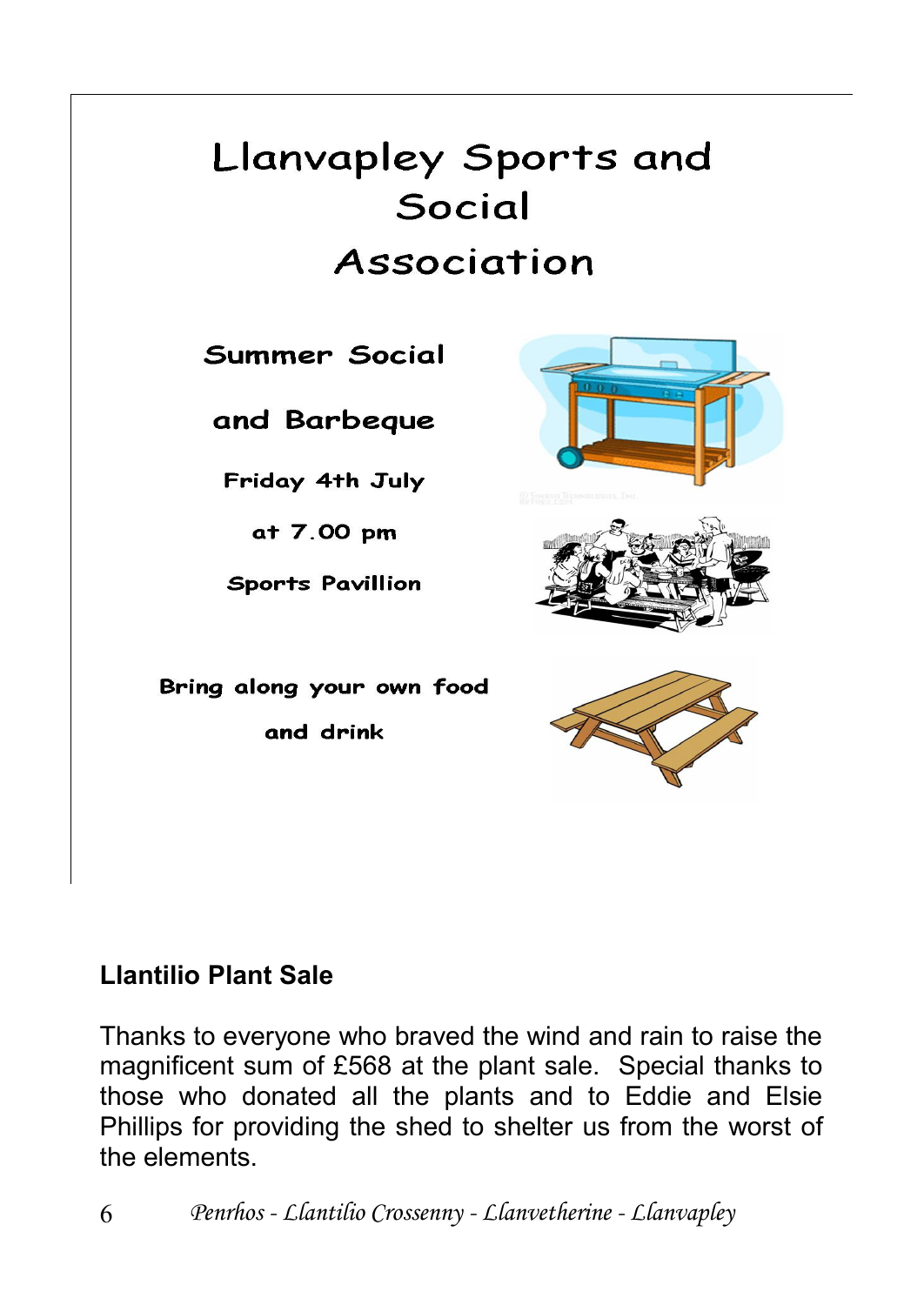

# **and Baroque Orchestra present**

# **BACH & BEYOND**

**Explores some hidden treasures of baroque music, which heralded the great master including**

# **Bach - Cantata No 21 & works by Buxtehude, Vivaldi & Purcell**

### SUNDAY 13 JULY 7.30PM St Edmunds Church, Crickhowell

#### **Tickets: £8 (full time students free) available from Abergavenny Music, Webb's - Crickhowell and Choir Members**

*Penrhos - Llantilio Crossenny - Llanvetherine - Llanvapley* 7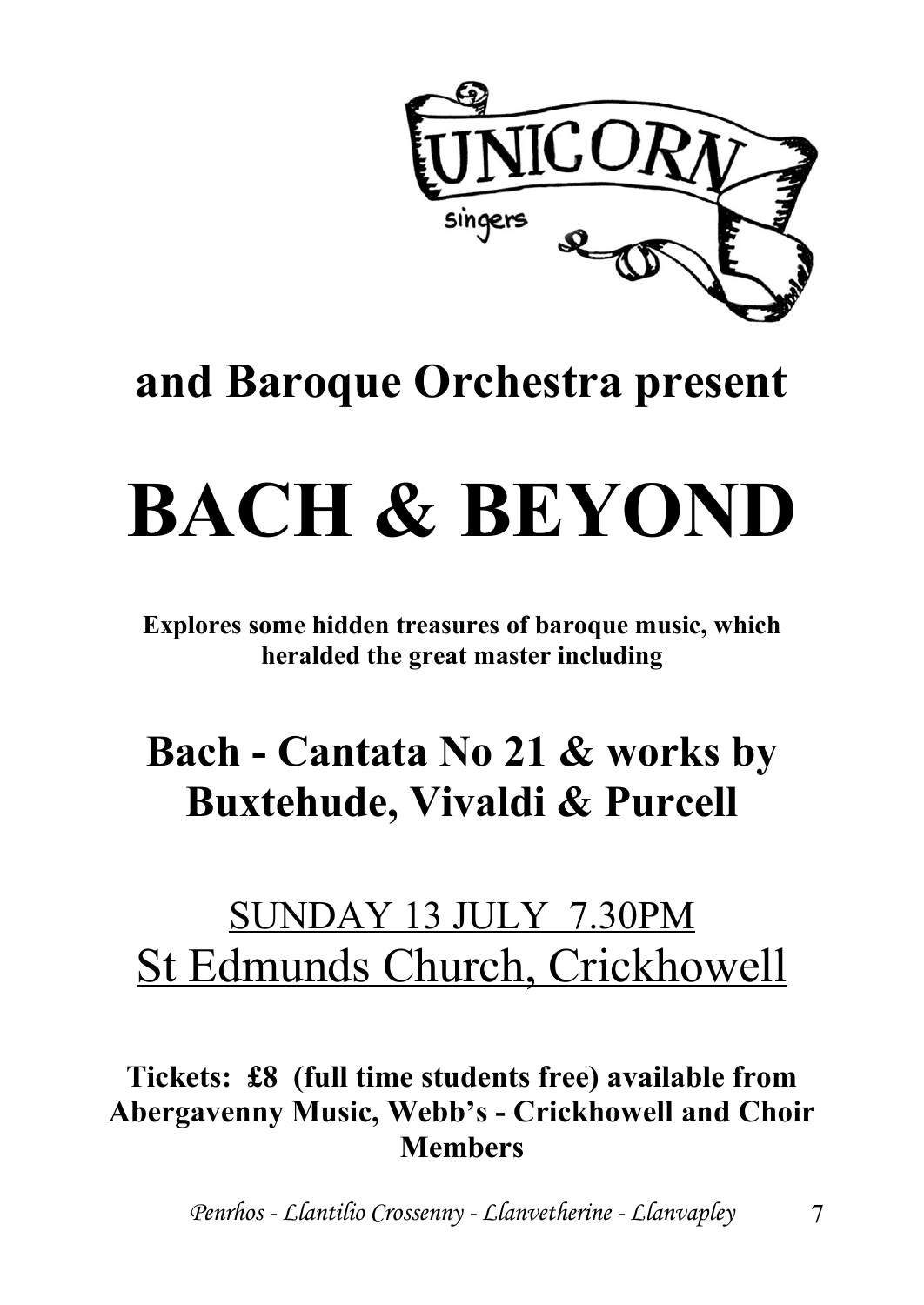# **News from the Villages** 偏

The big event this month is the Vicarage Garden Feté on Saturday 12 July at Llantilio Crossenny. The opening is at 2.30pm by Matt Tebbut of the Foxhunter at Nant y Derri and who now lives in the village. During the afternoon, there will lots of stalls, competitions – serious and silly, a sale of some lovely china from Stoke on Trent including Portmeirion, Spode, and Wedgwood. There will be the Grand Draw and a running BBQ and drinks stalls. There will be fancy dress competition for THREE age groups: the under 5's, 5-8 years and over 8's. There will be a 1st, 2nd and 3rd prize for each age group and chocolate bars for each entrant.

The organisers would welcome contributions for the bottle, plant, toy and book stalls – just leave them at the Vicarage.

Penrhos held a very successful Hog Roast last month and raised over £900 for church funds.

Congratulations to Sharonne Button and Terry Mainwaring who were married in Penrhos on 21 June and also to Tim Heywood and Amy Bissett who were married in the chapel at Nevill Hall.

Peter Cobb is now home from hospital following his serious fall down stairs at home. He has had quite a torrid time but as ever retains a graciousness and positive outlook as ever. We also remember in our prayers, Anna Ingledew who has also had a serious fall and is in Nevill Hall.

On Sunday 6 July, Llanvapley will be having their Strawberry Tea at 3pm in The Old Vicarage. You can have a good view from the garden of the works proceeding on the church roof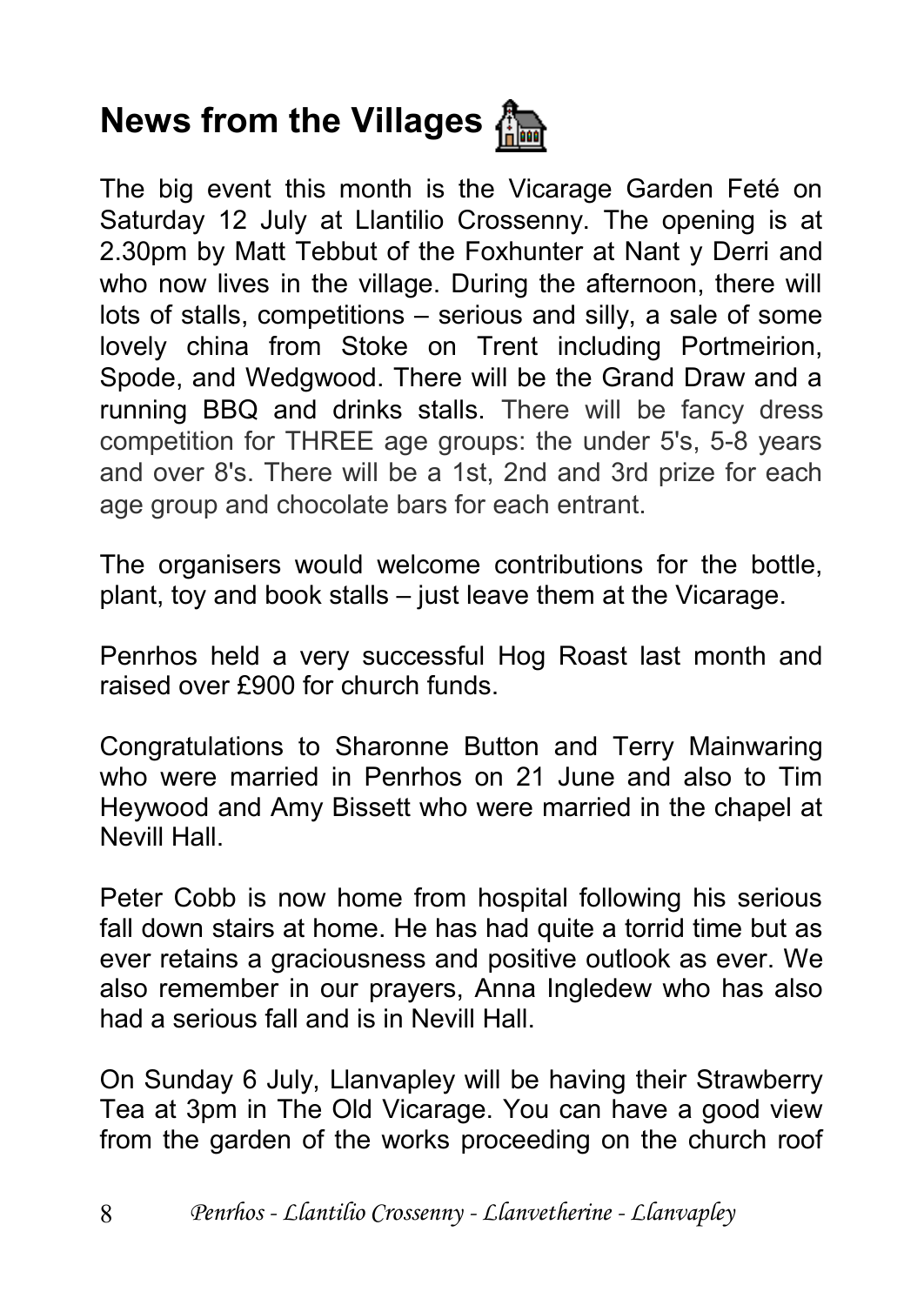and monitor progress. In the meantime, services will continue to be in the Pavilion.

Our thanks to Sonja Watkins who is now printing THE NEW TIMES. Tim and Karen continue to do the sterling work of editing.

On Sunday 3 August there will be a Ploughman's Lunch at the home of Ceinwen Davies beginning at 12.30pm: it will also be an opportunity to admire Ceinwen's beautiful garden. Tickets are available from churchwardens and the vicarage at £7 each. 'You will need to bring your own chair!

Congratulations to Gwyneth and Roy Cooke who celebrated their golden wedding on 28 June

The Llantilio Crossenny PCC meeting was postponed last month and will meet on Tuesday 8 July in Church. There will be two major items: Allen Organs will demonstrate two instruments for us to listen to and Trish Luxmoore-Ball will give us an update on the building developments.

Two pictures from this morning's meeting at Llanvapley Church are included on page 14. One of the roofers has found an  $18<sup>th</sup>$  centuary tile with a map of the area on it and a plan of the church. We will put it on display later with other artefacts found in taking the roof off.

Congratulations to David and Erin Parry on the birth of their son Thomas Connor on 15<sup>th</sup> June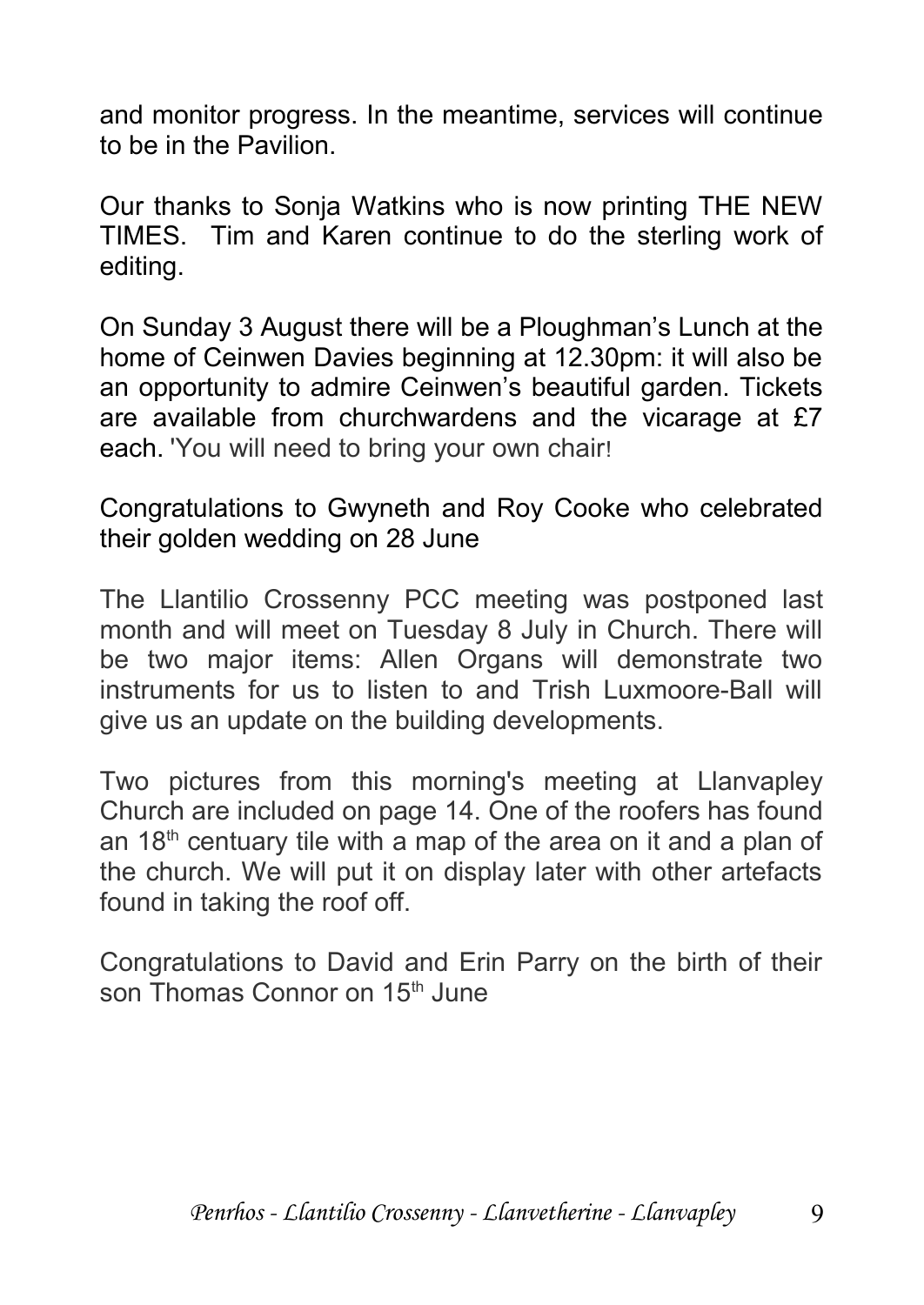# *Llantilio Crossenny Church*



# **SATURDAY 12 JULY 2008**

# 2.30pm

# In the Vicarage Garden

# Stalls, Games, Competitions, BBQ, Handbells Grand Raffle Portmeirion, Spode, and Wedgwood China

10 *Penrhos - Llantilio Crossenny - Llanvetherine - Llanvapley*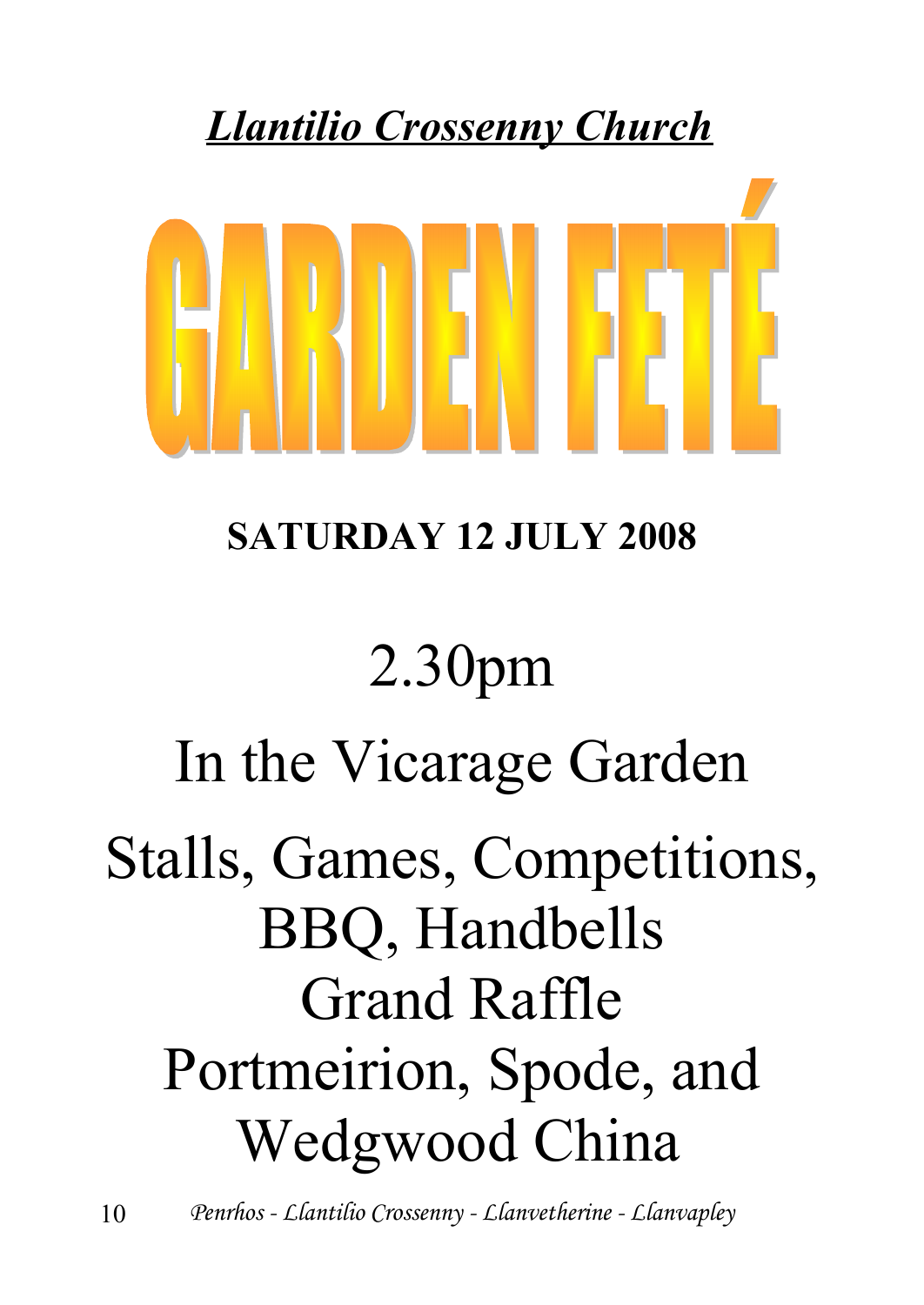### **RUN THROUGH THE RAIN**

#### **NEED WASHING??**

A little girl had been shopping with her Mum in the supermarket. She must have been 6 years old, this beautiful red haired, freckle faced image of innocence. It was pouring outside. The kind of rain that gushes over the top of rain gutters, so much in a hurry to hit the earth it has no time to flow down the spout. We all stood there under the awning and just inside the door of the supermarket

We waited, some patiently, others irritated because nature messed up their hurried day. I am always mesmerised by rainfall. I got lost in the sound and sight of the heavens washing away the dirt and dust of the world. Memories of running, splashing so carefree as a child came pouring in as a welcome reprieve from the worries of my day.

The little voice was so sweet as it broke the hypnotic trance we were all caught in 'Mom let's run through the rain,' she said. 'What?' Mum asked.

'Lets run through the rain!' She repeated 'No, love. We'll wait until it slows down a bit,' Mum replied.

This young child waited about another minute and repeated: 'Mum, let's run through the rain,' 'We'll get soaked if we do,' Mum said.

'No, we won't, Mum.. That's not what you said this morning,' the young girl said as she tugged at her Mum's arm.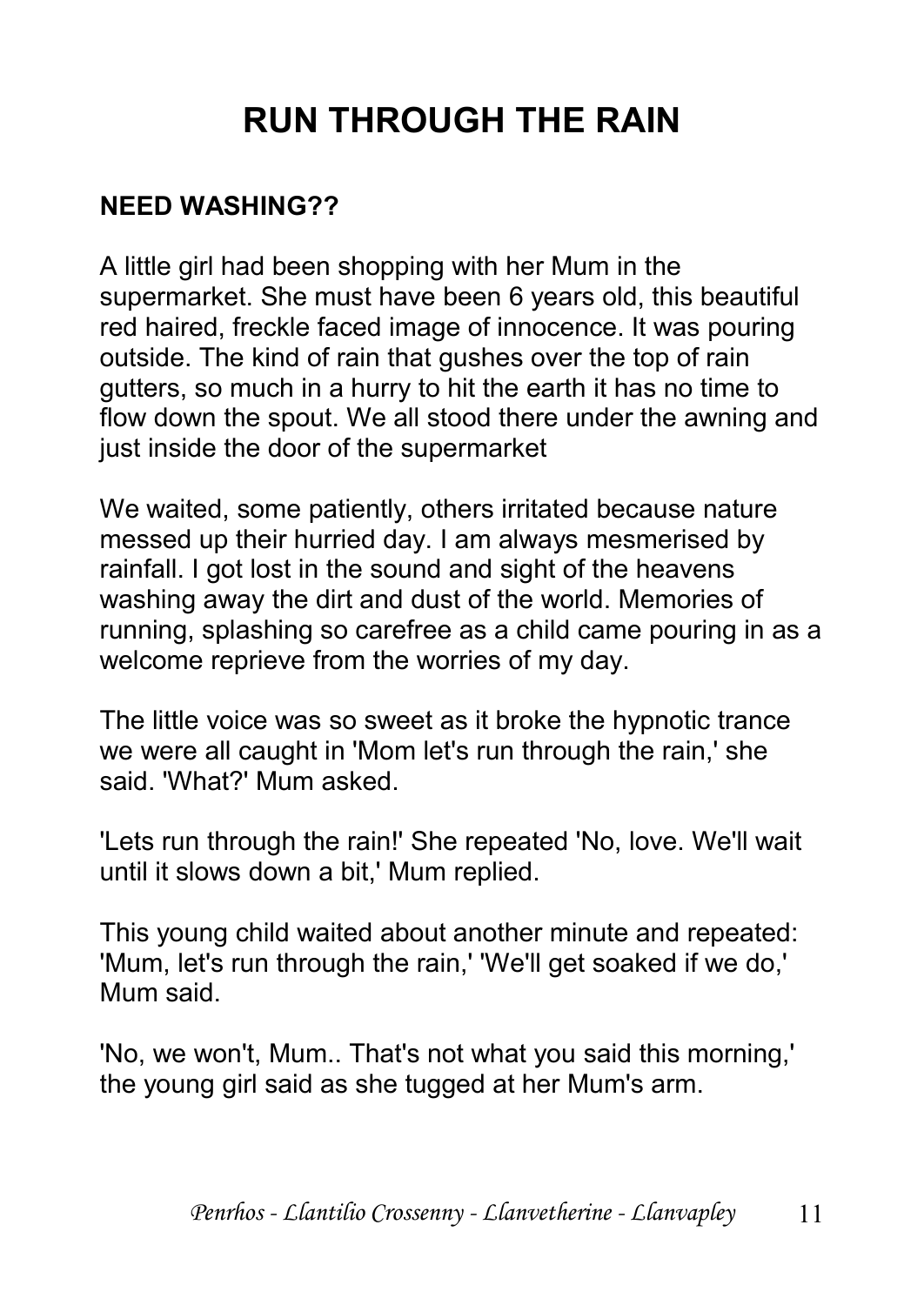This morning? When did I say we could run through the rain and not get wet?

'Don't you remember? When you were talking to Dad about his cancer, you said, 'If God can get us through this, he can get us through anything!'

The entire crowd stopped dead silent. I swear you couldn't hear anything but the rain. We all stood silently. No one came or left in the next few minutes. Mum paused and thought for a moment about what she would say. Now some would laugh it off and scold her for being silly. Some might even ignore what was said. But this was a moment of affirmation in a young child's life. A time when innocent trust can be nurtured so that it will bloom into faith.

You are absolutely right. Let's run through the rain. If GOD let's us get wet, well maybe we just needed washing,' Mum said.

Then off they ran. We all stood watching, smiling and laughing as they darted past the cars and yes, through the puddles. They held their shopping bags over their heads just in case. They got soaked. But they were followed by a few who screamed and laughed like children all the way to their cars.

And yes, I did. I ran. I got wet. I needed washing.

Circumstances or people can take away your material possessions, they can take away your money, and they can take away your health. But no one can ever take away your precious memories...So, don't forget to make time and take the opportunities to make memories everyday. To everything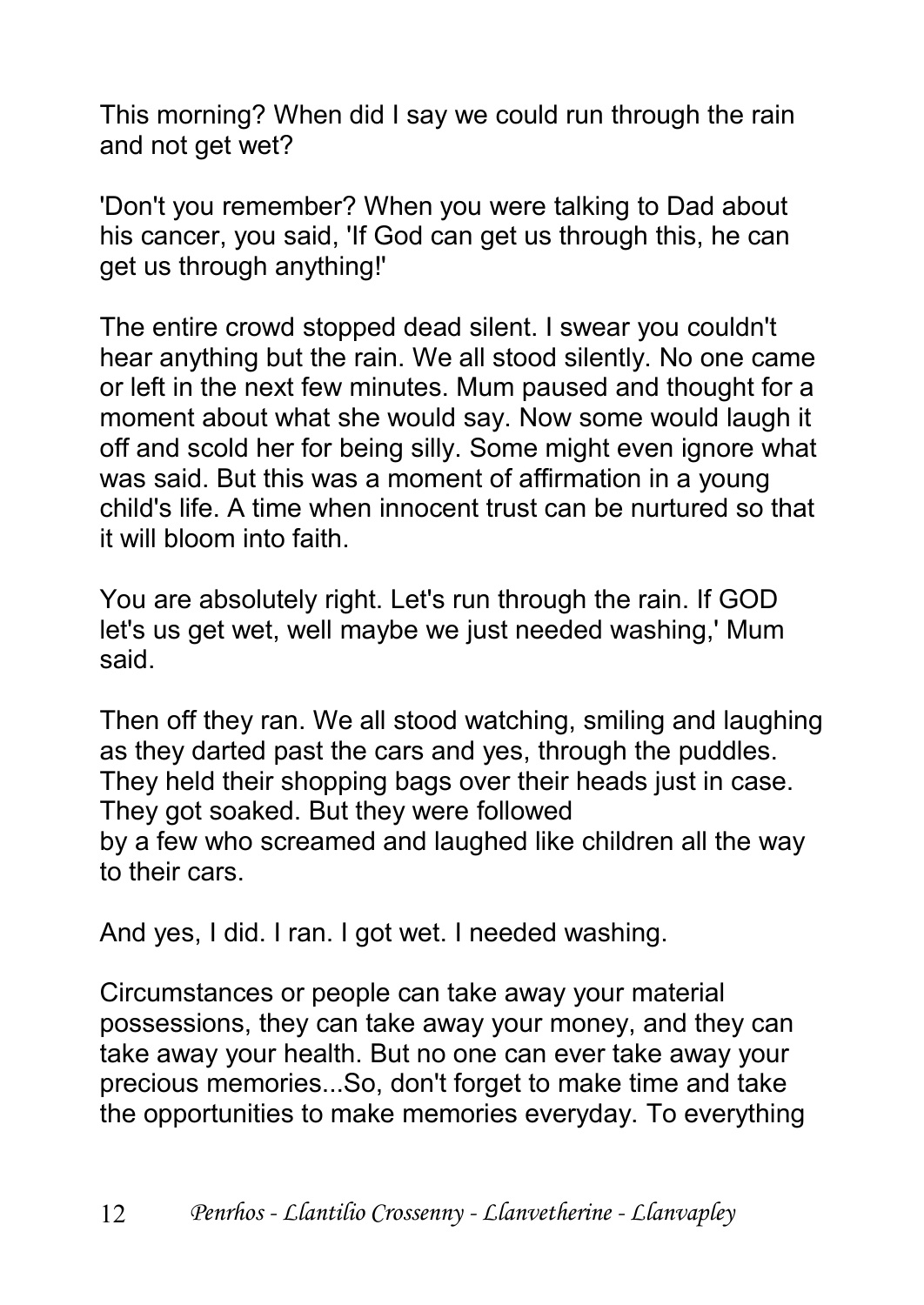there is a season and a time to every purpose under heaven.

I HOPE YOU STILL TAKE THE TIME TO RUN THROUGH THE RAIN.

They say it takes a minute to find a special person, an hour to appreciate them, a day to love them, but then an entire life to forget them.

Take the time to live!!!

Keep in touch with your friends, you never know when you'll need each other -- and don't forget to run in the rain!

### **Penrhos Hog Roast**

On Sunday 15<sup>th</sup> June all roads led to Bulmers Barn, Penrhos Farm following the mouth-watering aroma of roast pork.

The barn was transformed for the day and soon plates were piled high with roast pork, juicy crackling, stuffing, apple sauce and salads of all sorts – followed by trifles, apple pies, pavlovas and delicious puddings to tempt every palate, all washed down with a glass of wine or cider.

Over 100 neighbours and friends then circulated for a chat to catch up on news and to meet and welcome newcomers to the parish. The afternoon ended with an hilarious game of Irish bingo followed by the raffle.

Many thanks go to Bulmers for providing the venue and the cider – to Mr Alan Williams for all his help and to all who worked so hard to make this such an enjoyable occasion, raising £900 for Penrhos Church funds.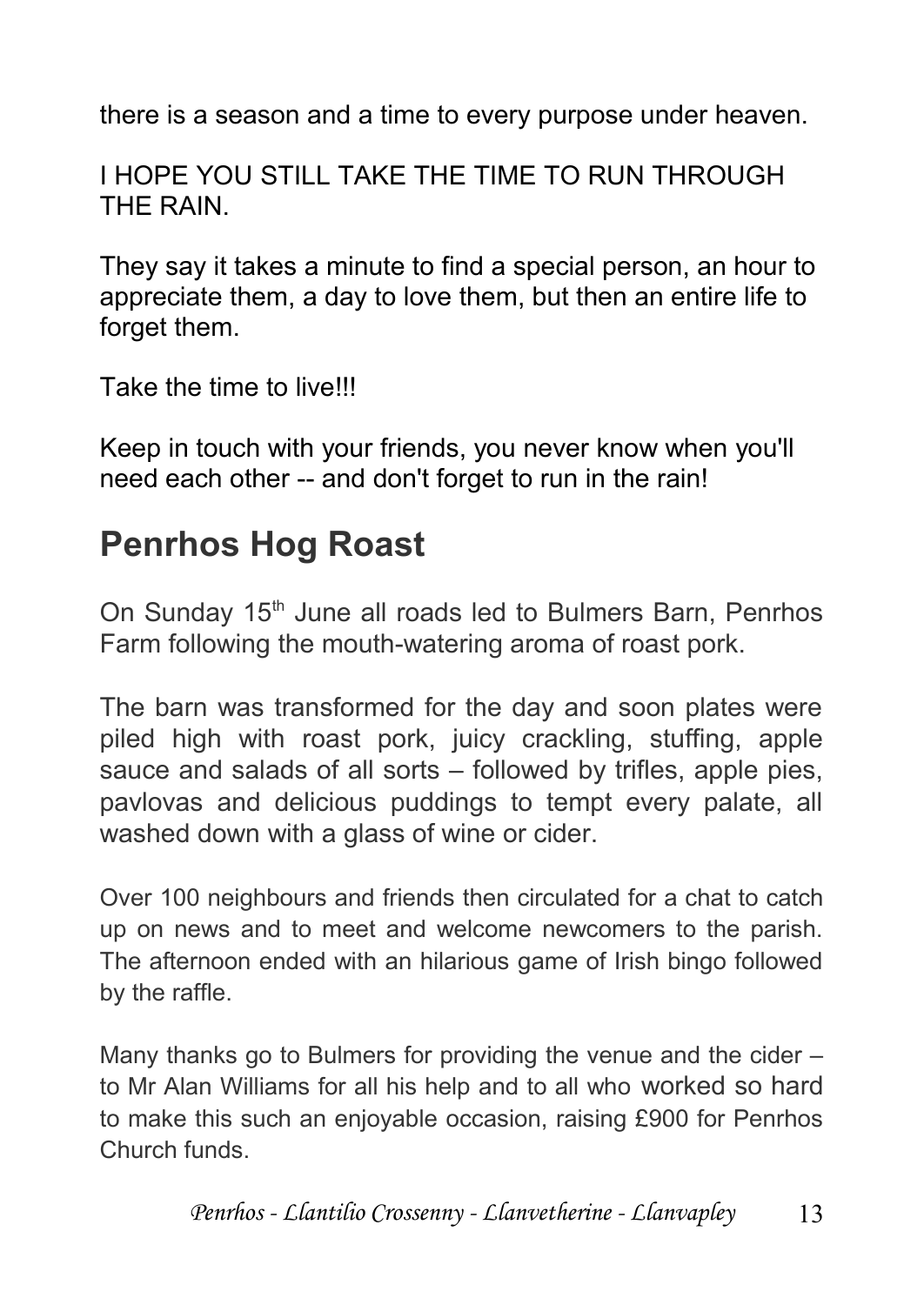### Llanvapley Church Photographs



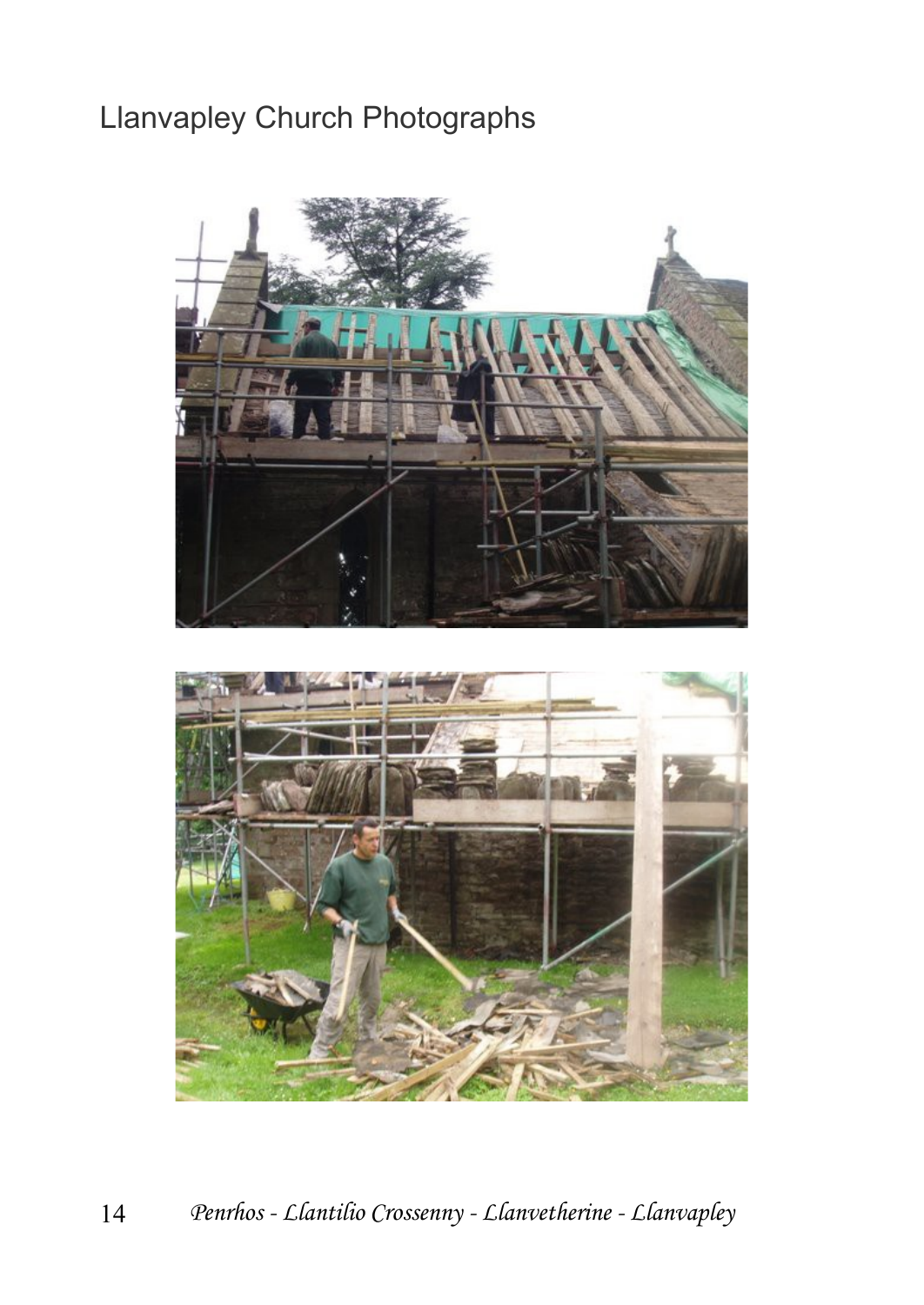#### **LLANTILIO CROSSENNY WOMEN'S INSTITUTE**

 The June meeting of Llantilio Crossenny W.I. was Guest Night where Alison Barnett of Associated Country Women of the World gave a resume of what the organization stands for.

The main purpose is to help women all round the world where there is a need, but in particular third world countries. One of the main concerns was the girl child and the discrimination they can suffer in countries such as China an Africa. Seventy countries are involved and meet regularly to determine where the monies should be distributed. The U.K. is one of the top contributors.

A lot of the members were interested to know now the reason for the Pennies for Friendship jar, which is put out at each W.I. Meeting. Gaynor Evans thanked Alison for a wonderful explanation of A.C.W.W. Among other matters discussed was the forthcoming fete at Llantilio Crossenny Vicarage in aid of church funds on  $12<sup>th</sup>$  July, where the W.I. has been invited to run a pink theme stall. The evening ended with a wonderful spread provided by all members and was thoroughly enjoyed by all.

The next meeting is on the  $16<sup>th</sup>$  July and will be the Summer Outing to Tretower Court where there will be a guided tour followed by an evening meal at the White Hart Inn at Crickhowell. Llantilio Crossenny W.I. meets at Llanvapley Village Hall at 7pm on the second Wednesday each month and new members are always welcomed.